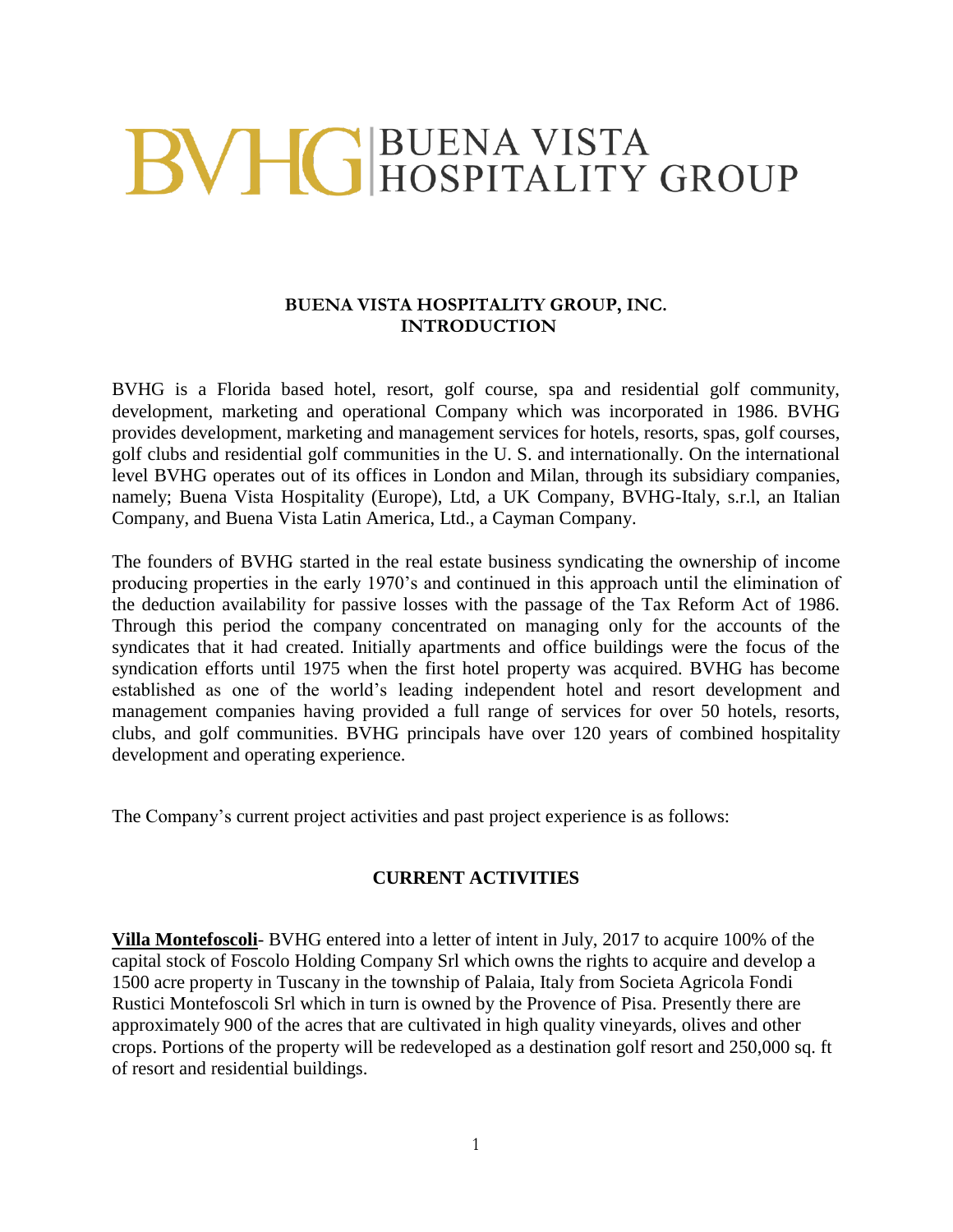**Daytona Beach Resort & Condos-** In 2013 BVHG was engaged by the Lysich family of St. Petersburg Russia to provide development services for this ocean front \$168 million development in Daytona Beach a short distance for the Ocean Center convention complex. The project will include a 502 room luxury resort and 122 residential condominiums in two towers along with an 800 space structured parking facility. BVHG has taken the project through design and permitting and construction began in May 2016 with a completion in 2019. The project has signed an affiliation agreement with Preferred Hotels & Resort

**Fortune Health Resort**- In 2005 BVHG was engaged to do the initial planning for the Fortune Health Resort, however the project had to be set aside during the financial crisis. The project has now been restarted and in 2017 BVHG was engaged by the project's owner, Fortune Health Resorts Ltd., to develop, market, brand and operate this mixed use destination residential health and wellness oriented resort on an 175 acre site in Cyprus. The project is to be branded as the Buena Vista Health & Wellness Resort and the first phase will include a resort hotel, resort village, spa & fitness center, recreational and commercial areas and residential areas. Final planning work will be completed in late summer 2017 with a start of infrastructure construction thereafter. Opening of the core elements are expected in mid-2019.

**JW Marriott Resort-** BVHG is part of a development team including DeBartolo Development that is developing a 202 room luxury resort on Clearwater Beach in Florida. The project is in its final design and will start construction in August. This will be the first new JW Marriott Branded Resort development in the State of Florida. The project is scheduled to open in late 2020.

**Cortona Golf and Spa Resort**- BVHG has engaged with the owners of the Cortona Golf and Spa Resort in Cortona, Italy to complete the construction, open and operate this 72 unit luxury golf and spa resort. The owners had taken the project through entitlements and had completed approximately 80% of the project when they realized they needed professional assistance to complete and open the resort. BVHG has arranged that the project will be affiliated with Preferred Hotels and Resorts and the "for sale" villas will be part of the Preferred Residences program. The project includes and Gary Player Signature Golf Course for which 9 holes has been completed with the remaining 9 holes under construction.

**Saas Valley Almagell**- In conjunction with the Cosmopolitan Fund and the Mountain Trust Property Fund, BVHG is providing development services and will manage the facilities once completed as a luxury hospitality offering in the Saas Valley Ski area. The project will be open for the 2018 ski season.

**The Cliffs Preserve**- BVHG has been engaged by the purchaser of the The Cliffs Preserve in Patagonia Chile to coordinate the ongoing and future development of the project along with daily operations. The Cliffs is an 11,000 acre destination resort facility that was originally started in 2000. The project includes over 30,000 sq. ft. existing resort and administrative buildings. The plan is to establish the destination as one of the most exclusive resort destinations in the world featuring championship golf, miles of private and secluded beaches. Memberships will be available in The Cliffs Preserve on an invitation only basis starting at \$1.2 million. The membership will include an oceanfront home site.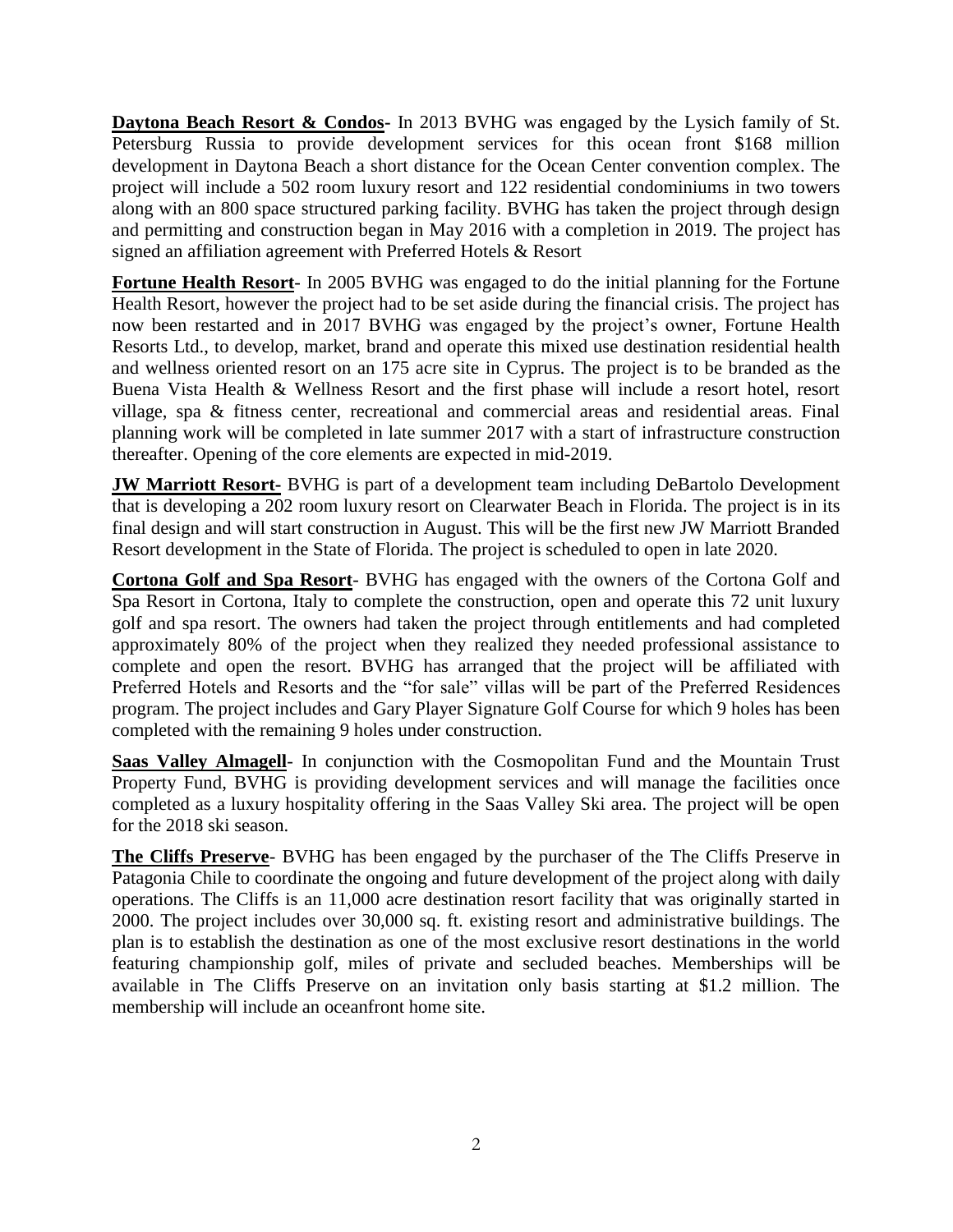**Mission Inn Resort & Club**- BVHG has been working for the past year with Mission Inn's family ownership to complete the purchase of the 174 room Mission Inn Resort and Club located north of Orlando, FL in Howie in the Hills. The project includes over 1000 acres with a remaining 1570 residential units to be developed. Amenities include two Championship Golf Courses ranked in the top 10 in the State of Florida along with multiple restaurants, bars, 40,000 sq. ft. of meeting facilities, and a full service 11,000 sq. ft. spa.

## **PAST EXPERIENCE**

**Hotel Royal Plaza**- The Royal Plaza was a 400 room hotel in Walt Disney World and was the first hotel acquired by BVHG in 1975. The hotel was acquired from a lender which had taken the property back from a bankrupt borrower. The hotel was classified as a 2-star motor inn in 1975. BVHG resurrected the property securing a coveted Mobil 4-star rating in 1984. The project was sold in 1986 in anticipation of the changes in the capital gains rate in the 1986 Tax Reform Act.

**The Buena Vista Palace Resort & Spa-** The success that BVHG achieved with the Hotel Royal Plaza prompted the Walt Disney Company in 1980 to give BVHG the right to develop the first new hotel on Walt Disney property since the original group of hotels were developed along with the Disney Theme Park in the early 1970's. BVHG entered into a joint venture with Equitable Life to develop and own the Palace. The 1028 room Palace opened in 1983. With its 90,000 sq. ft. of meeting and convention space, the Palace was one of the top destination meetings resorts in the world. The Palace was inducted into the Meetings & Conventions Hall of Fame in 1990. The Palace was sold by the joint venture in December, 1998 to Patriot American. BVHG was retained to manage the Palace until 2002 when Patriot American acquired the Wyndham hotel company.

**PGA National Resort and Spa-** After BVHG principal, Colin Wright, spent 5 years heading up the 4500 Sapphire Valley resort and real estate development in Cashiers, NC he joined E. Llwyd Ecclestone in the late 1970's when he was starting development of PGA National in Palm Beach Gardens, Florida. Colin became the President of PGA National which was a 2400-acre PUD approved for a 365 key hotel, 4 golf courses and 6000 residential units. The resort opened in 1981 managed by Sheraton. The Sheraton management and branding did not produce the results desired and ownership eventually was able to terminate the arrangement in 1989. BVHG was hired to manage the resort at that time and the resort was rebranded as an independent PGA National Resort turning the previous 8 years of hotel losses into a profitable business. The resort's golf courses, designed by Tom and George Fazio, and Arnold Palmer hosted a large number of Professional golf tournaments including the 1983 Ryder Cup the 1987 PGA Championship and 18 PGA Senior Championships. In 1992 a state of the art Spa was built adjacent to the Resort hotel along with a separate clubhouse for the club membership. BVHG managed the resort until 1999 when all the residential real estate, together with 700,000 square feet of commercial and retail space was sold.

**The Lodge and Bath Club at Ponte Vedra Beach**- BVHG developed and operated the Lodge and Bath Club for a private ownership group beginning in 1987. The property is a 66 room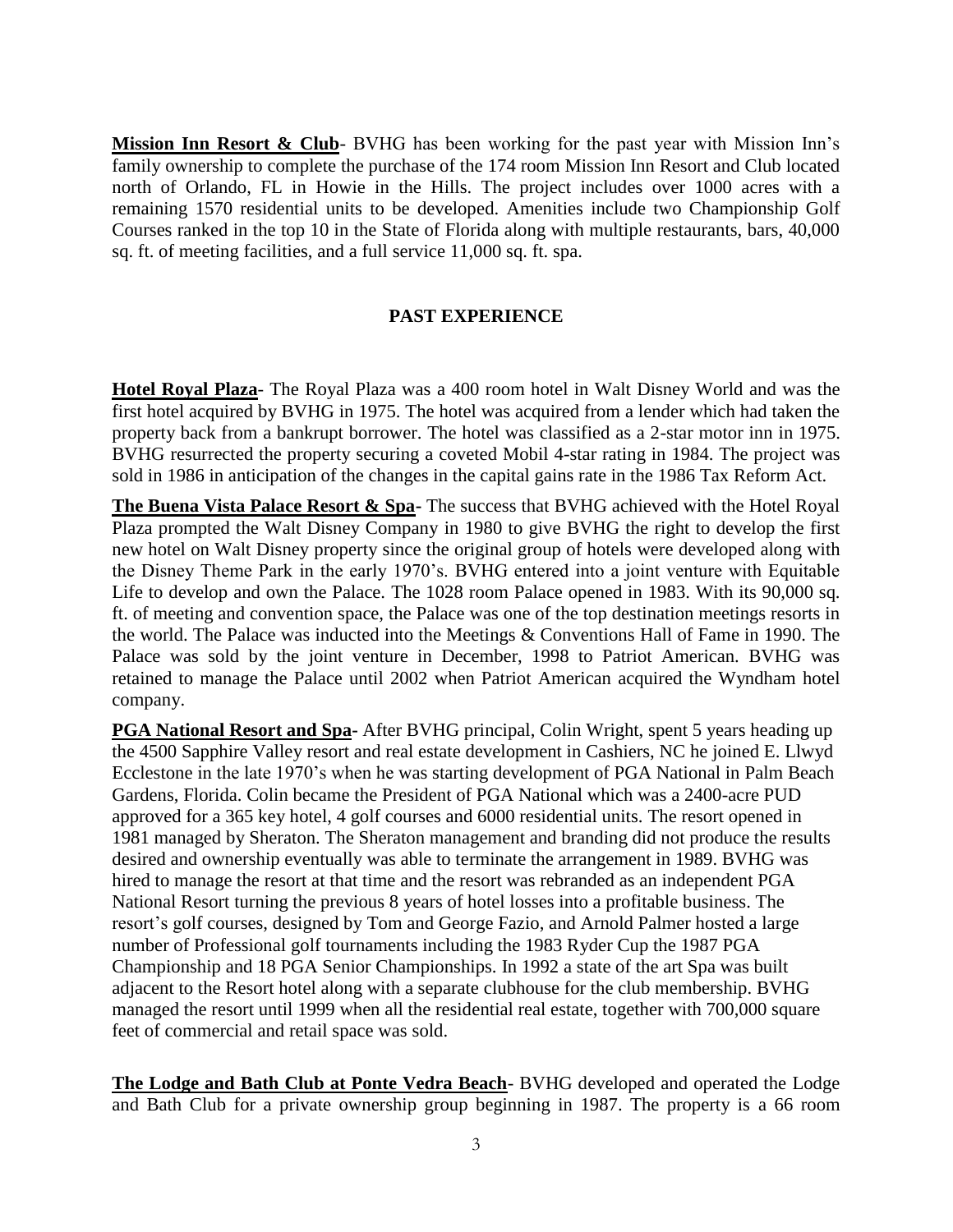luxury boutique ocean front resort in Ponte Vedra Beach, Fl. BVHG operated the property for 10 years until its sale to Gates Petroleum in 1997. The property was named a Conde Nast Gold Resort as one of the top 50 international resort properties in 1993.

**The Lakeway Community-** Lakeway is a 5,000 acre residential and resort community in Austin, Texas. This project has three golf courses, including the "Hills", a Jack Nicklaus signature course which was consistently ranked as the second best course in Texas. The project also included a major indoor and outdoor tennis complex, an airport, two private membership clubs and a large marina on Lake Travis. BVHG managed this facility for a subsidiary of NCNB Texas under an asset management arrangement with the FDIC for five years until its sale to the Perot family in 1995.

**East Hampton Golf Club-** In 1995 BVHG was hired by Credit Suisse to complete the development and set up the operation and membership program for this exclusive private equity membership golf club in East Hampton, Long Island, New York. Memberships are limited to 250 individuals. The starting membership deposit was \$260,000. BVHG arranged for a new ownership group, of which BVHG principals were apart, to purchase the project from Credit Suisse. BVHG principals sold their minority interest in the golf club to the majority owner in 2015.

**Hamilton Farm Golf Club-** In 1996 BVHG was engaged by Enron Corporation to complete Enron's corporately owned exclusive golf retreat and to convert it from a corporate facility to an exclusive private golf club. BVHG completed the club and set up the membership program with a starting membership price of \$275,000. The club was sold to a private owner from Baltimore in 1998.

**Lodge at Rocky Gap-** BVHG was engaged by the State of Maryland to develop and operate a new 220 room resort facility and Jack Nicklaus Signature Golf Course in the State's Rocky Gap State Park in 1988. BVHG developed the resort and golf course over a period of about 30 months. BVHG opened and operated the property until the State sold to casino interest in 1995.

**Tucker's Point-** BVHG was engaged by private owners in 2001 to provide development services during the conversion of Bermuda's Marriott Castle Harbour Resort into the new Tucker's Point Club. BVHG oversaw the reconstruction of the golf course, the demolition of the Marriott hotel, and the development of the new club house and fractional ownership villas.

**Chateau Cartier Hotel & Golf Resort-** BVHG arranged for the purchase and was part of the ownership group and managed this elegant 129-room French Chateau styled hotel, with its conference center and 18-hole championship golf course situated on 125 acres in Aylmer, Quebec within minutes of Ottawa, Canada's capital city from 1997 until its sale in late 2007.

**Arnold Palmer's Isleworth Community-** BVHG acted as receiver and manager for this 820 acre prestigious residential community on behalf of Mellon Bank beginning in 1996. Famous for having been the home of Tiger Woods, the project includes an 18-hole golf course, tennis facility and exclusive private membership club. BVHG restarted the real estate sales and membership program that had been suspended during the legal proceedings. The project was sold after Mellon Bank's foreclosure in 1998.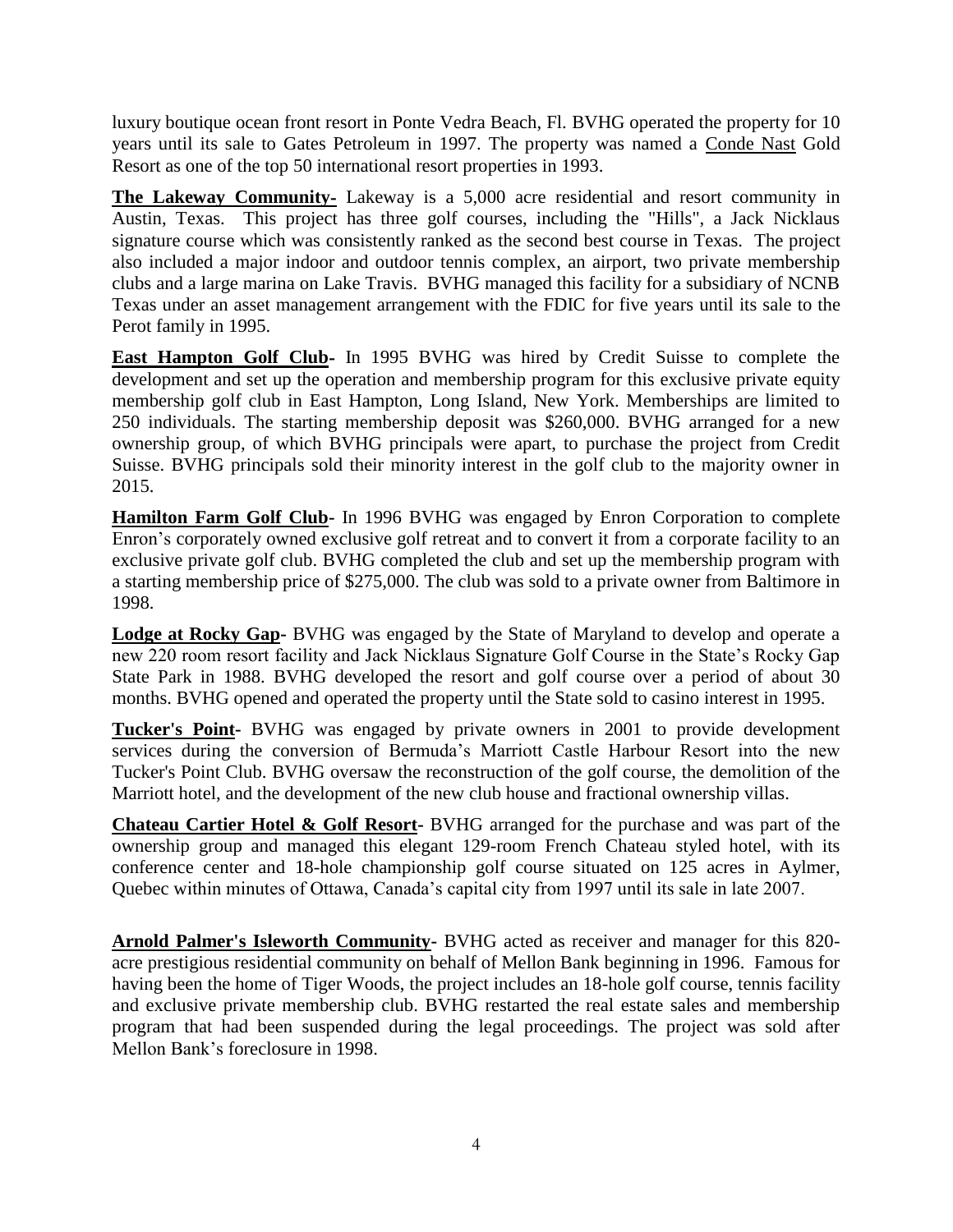**Old Palm Golf Club-** In early 2010 BVHG was engaged by ING Clarion and their Irish equity partners to conduct the acquisition due diligence and recreate the operational, membership and real estate marketing program for this exclusive private residential golf club community located on PGA Boulevard in Palm Beach Gardens, Florida. Homes in Old Palm range from a low of \$1.2 million to in excess of \$15 million and the membership deposits were priced at \$175,000. BVHG provided its services until the project was stabilized at the end of August 2011.

**Lakeland Terrace Hotel-** BVHG was engaged in 1999 by private owners which included the Publix grocery family to oversee the redevelopment of the Lakeland Terrace Hotel in downtown Lakeland, FL. This 88 room property is on the Historic Registry and the redevelopment had to comply with that designation. BVHG completed the redevelopment and operated the hotel until its sale in 2009.

**PGA International Resort-Savernake Club-** Starting in 2000 BVHG directed the planning process over an eight year period for the development of a luxury golf resort in Wiltshire England on the leasehold estate of this 400-acre project owned by the Earl of Cardigan. Final planning permissions were received in mid-2008 but due to the financial crisis development plans had to be put on hold. Subsequently the Earl of Cardigan's estate lost control of their property through a dispute with the Estate's Trustees.

**TPC Cancun (La Roca Country Club)-** BVHG was part of the ownership group along with Spanish partners that starting in 2000 created the project and managed the planning and permitting process for 36 holes of golf and the residential community in Cancun Mexico. One course is designed by Nick Price and the other by Tom Fazio. Both courses were licensed as Tournament Player Courses by the Touring Professionals organization. The surrounding gated residential community was scheduled for 1700 homes. The project was sold to a Mexican development company in 2007.

**La Gran Reserva-** In 2007 BVHG through its affiliate, Buena Vista Latin America, Ltd., entered into a joint venture with Mexican partners and institutional investors to develop, market and manage a 3000 acre residential golf community in the suburbs of Mexico City. The financial crisis put the project on hold and the passage of time has created challenges from changing local and national governments. The joint venture continues to hold the property as we work through the matters with our local partners. The project was designed to ultimately have in excess of 12,000 residential units and two golf courses.

# **Other Projects for which BVHG has Provided Management and/or Development Services**

- Four Points by Sheraton Studio City, Orlando
- LPGA International, Daytona Beach, Florida
- Vista Club Hotel, Orlando, Florida
- Quality Suites, Orlando, Florida
- Quality Inn & Suites, Tampa, Florida
- Old Town Suites, Orlando, Fla
- International Plaza Resort & Spa-Orlando
- Holiday Inn SunSpree, Orlando, Florida